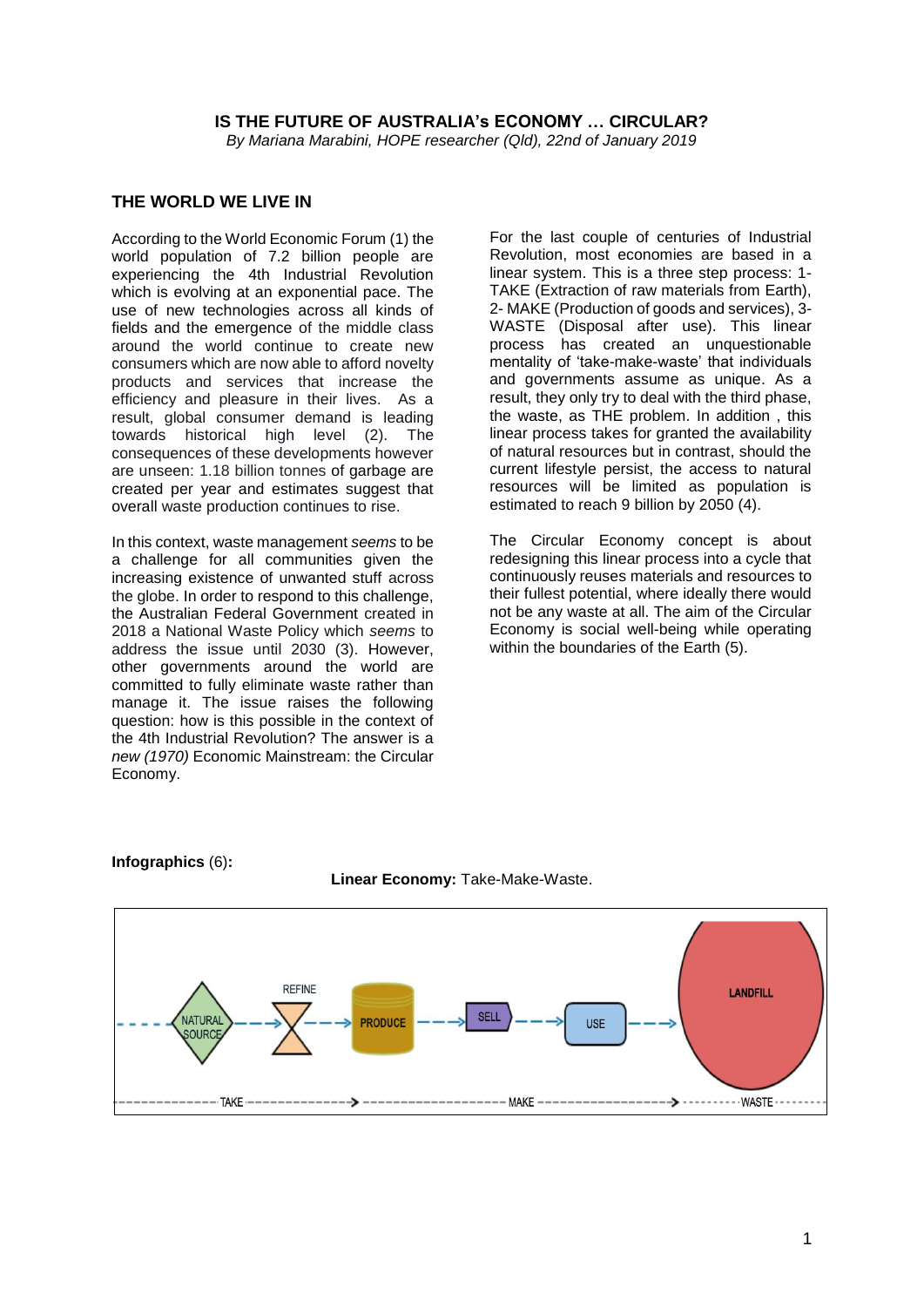#### **Circular Economy:**



# **THE NATURE OF THE CIRCULAR ECONOMY**

Circular Economy is not limited to reduce, reuse and recycle, it is in contrast, a zero waste concept. The Circular Economy is a revolutionary idea that expects humans to live in a holistic economic system that operates cyclically, as natural systems do.

For instance, the perfect example of a natural system is an ecosystem. This is [a community](https://en.wikipedia.org/wiki/Community_(ecology)) of living organisms interacting with the [nonliving](https://en.wikipedia.org/wiki/Abiotic_component)  [components](https://en.wikipedia.org/wiki/Abiotic_component) of their environment. They are linked together through nutrient cycles and energy flows.Energy enters the system through [photosynthesis](https://en.wikipedia.org/wiki/Photosynthesis) and is incorporated into plants. By feeding on plants and on one-another, [animals](https://en.wikipedia.org/wiki/Animal) move matter and energy through the system. Decomposers break down dead organic matter and release carbon back to the atmosphere facilitating the [cycle](https://en.wikipedia.org/wiki/Nutrient_cycling), so nutrients can be readily used by plants and other microbes.(7)

There are three key concepts in the above definition that have been extracted and incorporated in this article to explain what a Circular Economy is. They are: "nutrient cycle", "energy flows" and "community of living and nonliving components".

Firstly, in a Circular Economy there are only two types of materials: disposable and durable. So things are to put back into Nature or to be reused, or recycled. This is a "**nutrient cycle**" because materials are either feeding the land and the atmosphere, or feeding the industries to manufacture new products. In addition, every item of raw material has a purpose in the next step of the circle and it's destination is clear to consumers and manufacturers.

Secondly, to maintain the sustainability of the system, all kind of energies used throughout the circle process must be renewable. This is how the "**energy flows**" in the Circular Economy.

Circular Economy ensures that renewable, reusable and non-toxic resources are utilised as energy in an efficient way (8), which means that waste could also be turned into energy.

Finally, a "**community of living and nonliving components**" refers to the role that everyone has to play in order to create communal connections amongst people and resources. In a Circular Economy, consumers are users because they do not own the raw materials, they only buy the added value to the products and the performance or service obtained from them. Is the producer who still owns the raw materials and is happy to receive them back when the item is not functional for the consumer anymore. This recycling and remanufacturing processes are the main source of materials for producers, like decomposers in the ecosystem.

As a result, the benefits from a Circular Economy are multiple. For instance, there is a decreased dependency on the natural resources extraction which means significant savings and considerable reduction of waste. Furthermore, analysis by McKinsey estimates shifting towards circularity could add \$1 trillion to the global economy by 2025 and create 100,000 new jobs within the next five years (9).

## **THINK GLOBALLY: HOW EUROPE IS WORKING ON A CIRCULAR ECONOMY**

The Official Journal of the European Union shows a clear orientation of their economy towards a Circular logic, based on "End-ofwaste" rules. They are focused in the phase of innovation, design and development of new products and industries with high level of resource efficiency. Furthermore, by 2035 their target is a minimum of 65% of waste to be prepared for reuse and recycle and countries such as Holland, are planning to be 100% circular by 2050.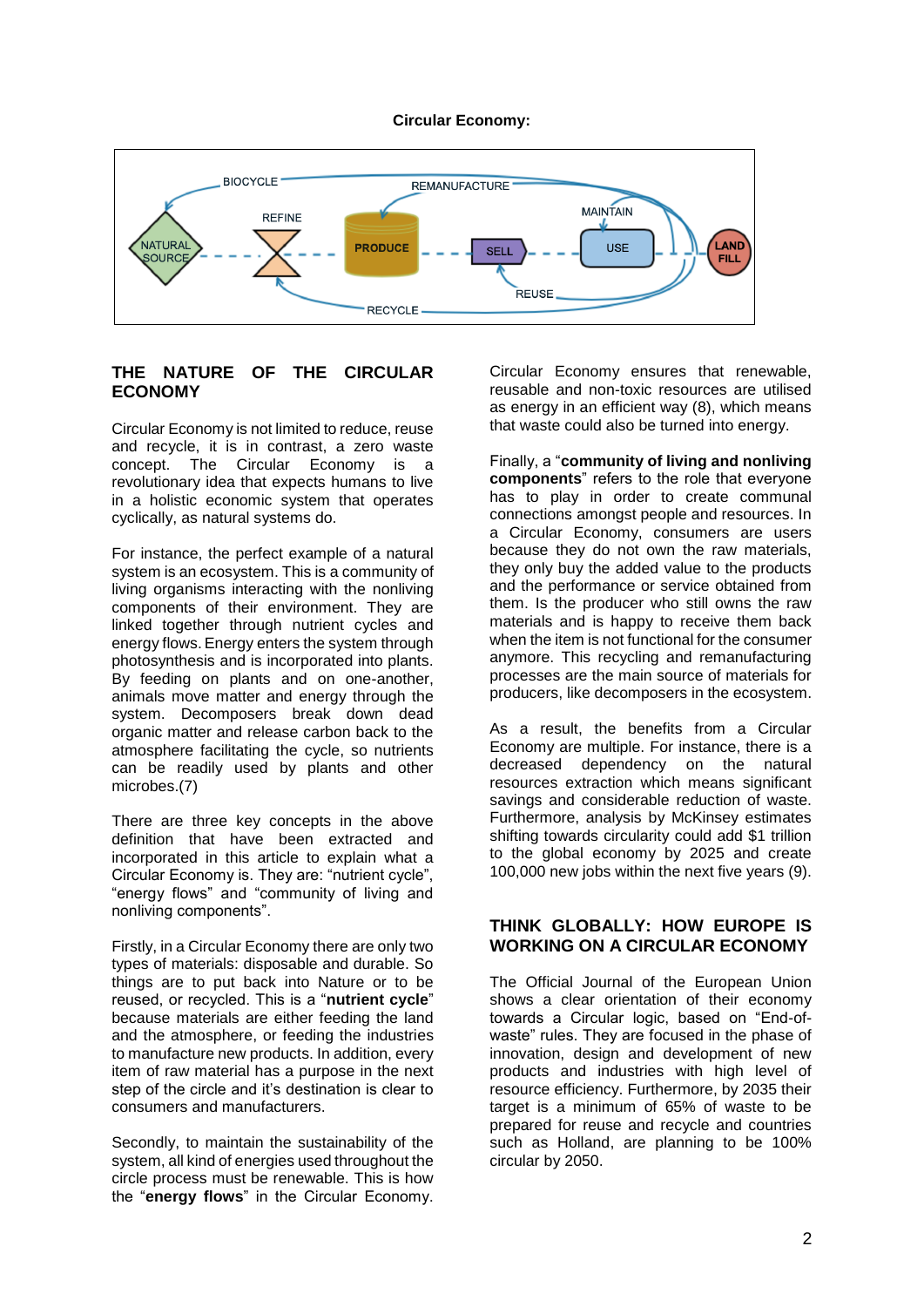The first of the 67 articles of the European Official Journal (10) says: "Waste management in the Union should be improved and transformed into sustainable material management". In order to do so, the EU members are encouraged to promote the development, production, marketing and use of products that contain recycled materials, are durable, multi-use, repairable, suitable to be reused and recycled.

The most relevant policies involved are:

- ❏ Incentives for research and innovation in advanced recycling technologies and remanufacturing.
- ❏ Creation of schemes which establish extended financial and organisational responsibility of waste (end-of-life) to the producers.
- ❏ Charges and restrictions for the landfilling and incineration of waste which incentivise waste prevention and recycling, while keeping landfilling as the least preferred waste management option.
- ❏ Deposit-refund schemes to encourage efficient collection of used products and materials.
- ❏ Creation of a reporting system to gather data on the products placed on the market.
- ❏ Creation of a reporting system to gather data on the waste generated at production level.
- ❏ Public awareness campaigns, in particular on separate collection, waste prevention and litter reduction, and mainstreaming these issues in education and training.

The consequences of these policies are yet to be observed because the implementation of the new system rules are in progress. However, there are some clear and relevant outcomes to consider.

Firstly, producers will be motivated to invest in innovation and design of recycling materials to avoid end-of-life taxes. Secondly, if innovation is delayed or not implemented the end-of-life costs will be transferred into retail prices which will alert consumers pushing them to choose reusable, recyclable and durable products. As a result, the market will eliminate companies which cannot adapt to the "end-of-waste" rules. Thirdly, this panorama will create new employment opportunities, new industries, and sustainable economic growth.

## **ARE AUSTRALIAN POLICIES ENOUGH?**

The waste policy created in 2018 by the Australian Federal Government is a reaction to China's restriction on importing waste. Even though the policy embraces Circular Economy as a solution, the waste management is still the focus like a palliative relative instead of a real Circular Economy revolution.

The main targets of the Australian Waste Policy (11) are:

1. **Principle:** Reduce the amount of waste.

# **Strategies:**

- ❏ Coordinated actions between business (better designs and use of resources) and consumers (re-use, repair, recycle).
- ❏ Consumer education in waste reduction and recycling.
- 2. **Principle:** Accelerate the recovery rate of resources.

#### **Strategies:**

- ❏ Improve recycling processes, improve quality of recycled materials.
- ❏ Support development of markets for recycling.
- 3. **Principle:** Increase use of recycled material and build demand and markets for recycled products.

# **Strategies:**

- ❏ Promote procurement by Government to be sustainable and based on recycled content.
- ❏ Promote domestic demand for recycled materials and products.
- 4. **Principle:** Better manage material flows to benefit human health, the environment and the economy.

## **Strategies:**

- ❏ Minimize plastic use in packaging to reduce plastic pollution.
- ❏ Manage, reduce and regulate chemicals and organic waste.
- 5. **Principle:** Improve information to support innovation, guide investment and enable informed consumer decisions.

## **Strategies:**

- ❏ **Improve** national waste data, for consumers and producers.
- ❏ Improve research and develop market for recycled material.